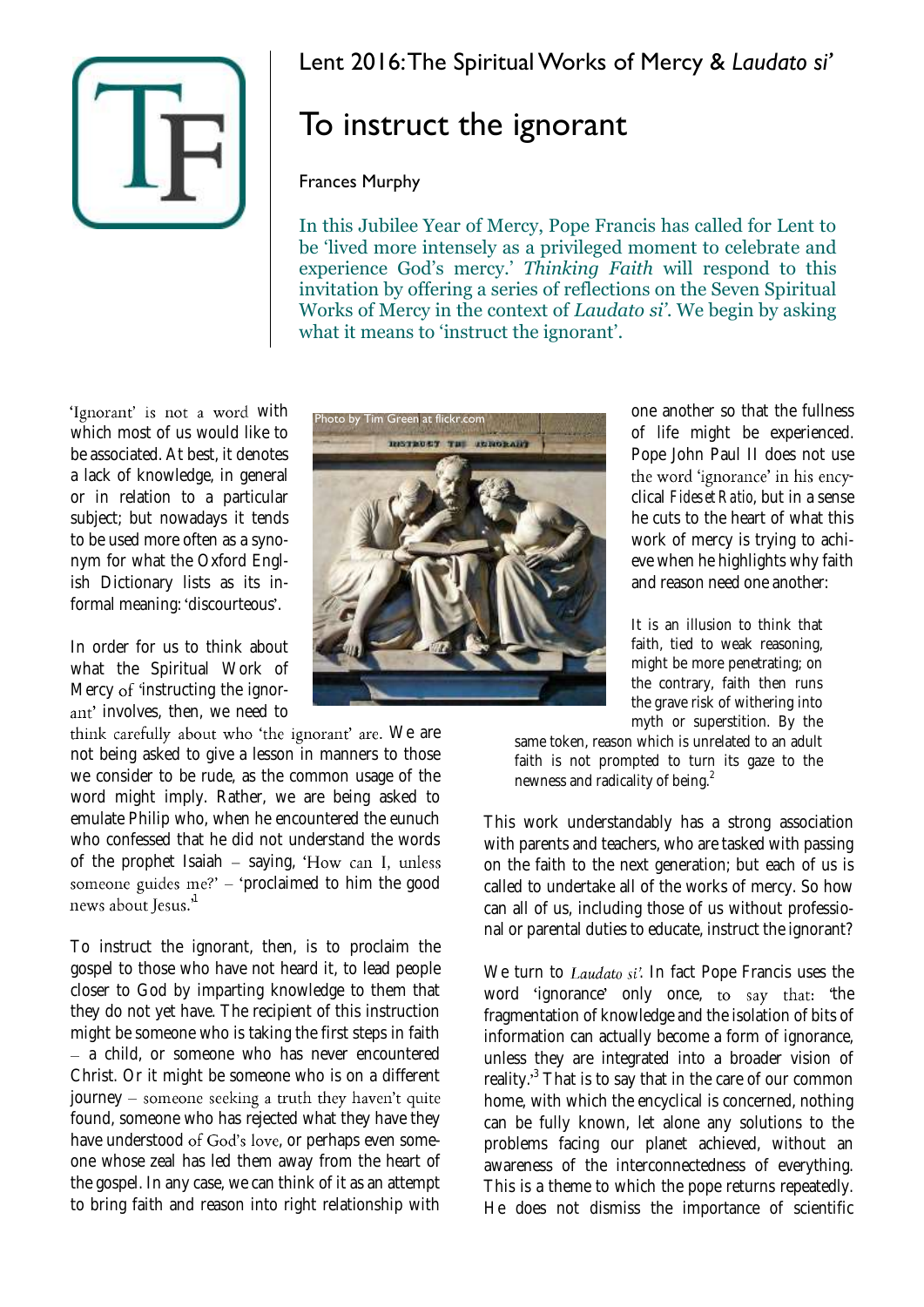learning and technological developments in order to meet the challenges that our world is facing, but these are only parts of a wider solution. Even as he admits that there are those who will dismiss the idea of a Creator, he still emphasises that this wider solution requires a dialogue between science and religion,<sup>4</sup> and so he goes on to share 'The Wisdom of Biblical Accounts'. Here is an implicit call for people of faith to witness to the conviction that is expressed in those accounts, 'that everything is interconnected, and that genuine care for our own lives and our relationships with nature is inseparable from fraternity, justice and faithfulness to others. $55$  Demonstrating this care, and bringing such insights into discussions about the dangers facing our planet, especially when our interlocutors do not recognise the need for joined-up thinking, is an important way in which this work of mercy can be practised.

In contrast to his one reference to 'ignorance', Pope Francis focuses explicitly on the 'instruction' side of this work through an entire chapter on education, in which he further develops the call to a richer vision of reality, one which goes beyond scientific limits. But his aim in this chapter is not to give a classroom education in the science of global warming, nor to give a checklist of ways to reduce our carbon footprints or shop ethically  $-$  although these of course have their place. The chapter is titled 'Ecological Education and ,<sup>6</sup> and in it the pope writes that: 'Our efforts at education will be inadequate and ineffectual unless we strive to promote a new way of thinking about human beings, life, society and our relationship with nature.<sup>,7</sup> In other words: all the scientific, economic and political solutions in the world will not help our planet and its people unless we realise *why* they matter. And as he says subsequently, and elsewhere, the 'light offered by faith' is uniquely placed to illuminate these relationships: 'The rich heritage of Christian spirituality, the fruit of twenty centuries of personal and communal experience, has a precious contribution to make to the renewal of humanity.<sup>8</sup> Being beacons of this light is a way in which we can instruct those who are ignorant of the richness of the faith.

This suggestion that we can instruct through means other than our words is important. The strong association with teaching points towards a corporal dimension to this work, so we might need to dig a little deeper to find what cements it in the list of spiritual works. [James Keenan SJ](https://www.thinkingfaith.org/articles/scandal-mercy-excludes-no-one) offers a helpful observation: 'While the beneficiary of the corporal works is the recipient, it is the reverse among the spiritual works. Often the beneficiary is the one who practices the spiritual works.<sup>9</sup>

The biblical text which is often cited as a grounding for this work is the final two verses of Matthew's Gospel, in which Jesus commands his disciples to 'make disciples of all nations... teaching them to obey everything that I have commanded you.<sup>10</sup> Matthew does not make this the conclusion of his gospel for stylistic reasons, because it has a dramatic flourish; rather, waiting until the very end of his story to include this instruction makes it very clear that until this point, the disciples were not ready to undertake this role. They had to go through their own learning experience in order to be qualified to teach others. That this commission comes so late in the day emphasises that it is 'a formidable task, because this gospel is loaded with the teaching of Jesus'.<sup>11</sup>

In any field, to be in a position to instruct others means that one has received instruction oneself, which is clearly a great benefit; but not all learners become teachers, so this prior learning is not necessarily a benefit of *performing* the instruction. However, inherent in the act of instructing in faith is a further benefit, one which cannot be decoupled from the act. In order to instruct, one must understand, and in the case of the gospel, one cannot truly understand it without living it: anyone who teaches the faith has to 'walk the  $\text{talk}$ <sup>12</sup> And this is not a burden, this is a blessing. For your thoughts and actions to be permeated by the good news of Christ is, unequivocally, a benefit, and anyone who performs this work of mercy aims to share that benefit with others.

So yes, it is a spiritual work, but instructing the ignorant in the context of Laudato si'does in fact have a very concrete goal: 'an awareness of the gravity of today's cultural and ecological crisis must be translated into new habits. $13$  As we reflect on and practise the works of mercy during the [season of transformation](https://www.thinkingfaith.org/articles/not-giving-too-easily-thoughts-ash-wednesday) that is Lent, we might find encouragement to instruct the ignorant in the words of Leo Buscaglia: 'Change is the result of all true learning.'

*Frances Murphy is Editor of* Thinking Faith*.*



**Lent 2016: The Spiritual Works of Mercy &** *Laudato si'* **To instruct the ignorant** Frances Murphy 09 February 2016